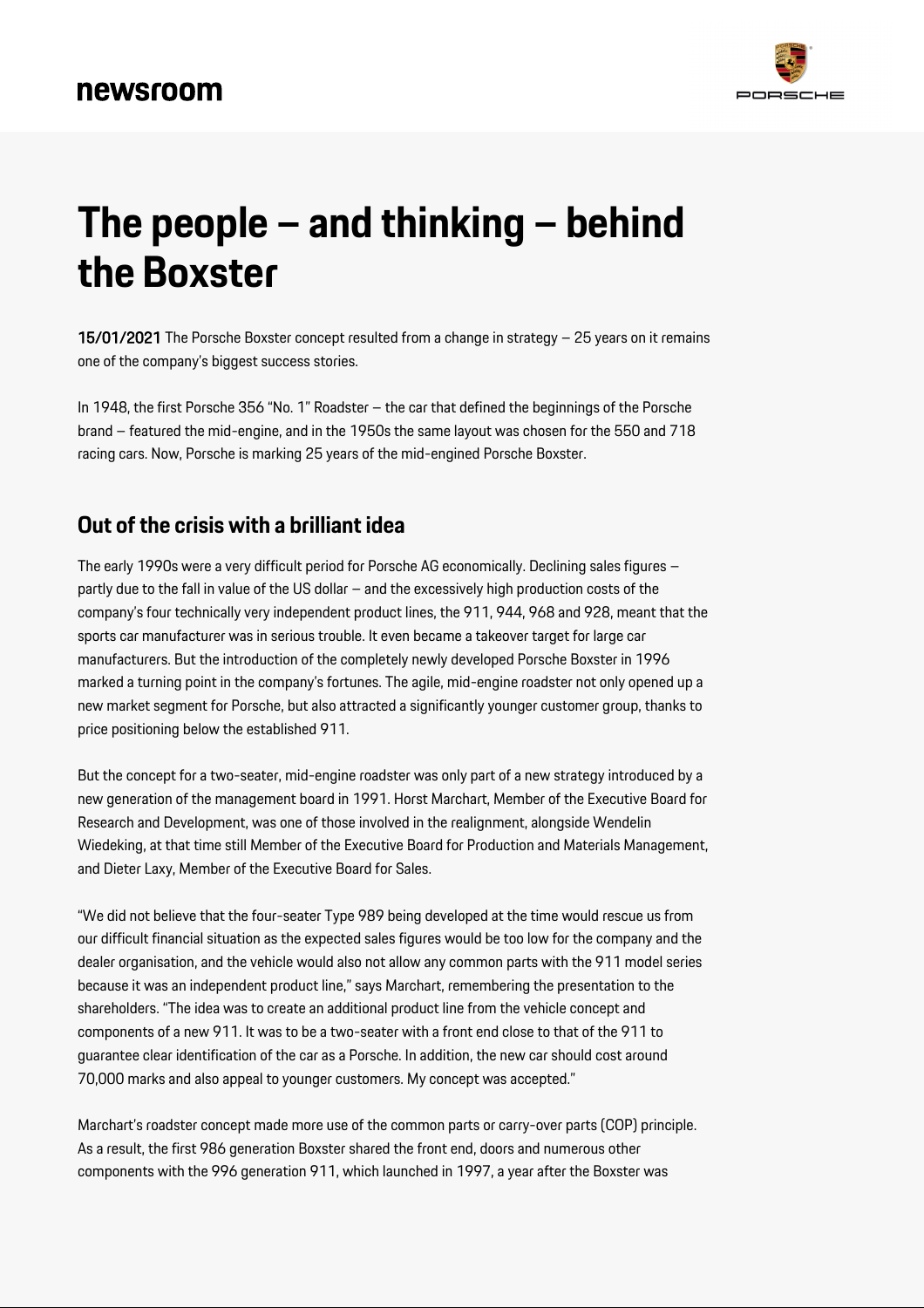## newsroom



introduced. The move resulted in significantly lower production and inventory costs for both product lines, and some rigorous cost management.

"We had set ourselves the goal of reducing costs throughout the whole company," continues Marchart. "We wanted to reduce the production costs for new cars by 30 per cent, which was possible among others through a carry-over part concept for the assemblies. In order to realise this, we created development teams that were simultaneously responsible for both vehicles. Fictitious price targets were defined for the components in the Development and Purchasing departments in order to ensure that we would achieve the desired manufacturing costs."



#### **Consumption data**

#### **718 Boxster models** Fuel consumption / Emissions

WLTP\* Fuel consumption\* combined (WLTP) 11.1 – 8.9 l/100 km CO emissions\* combined (WLTP) 251 – 201 g/km

#### NEDC\*

Fuel consumption\* combined (NEDC) 10.9 – 8.1 l/100 km CO emissions\* combined (NEDC) 249 – 185 g/km

\*Further information on the official fuel consumption and the official specific CO emissions of new passenger cars can be found in the "Leitfaden über den Kraftstoffverbrauch, die CO-Emissionen und den Stromverbrauch neuer Personenkraftwagen" (Fuel Consumption, COEmissions and Electricity Consumption Guide for New Passenger Cars), which is available free of charge at all sales outlets and from DAT (Deutsche Automobil Treuhand GmbH, Helmuth-Hirth-Str. 1, 73760 Ostfildern-Scharnhausen, www.dat.de).